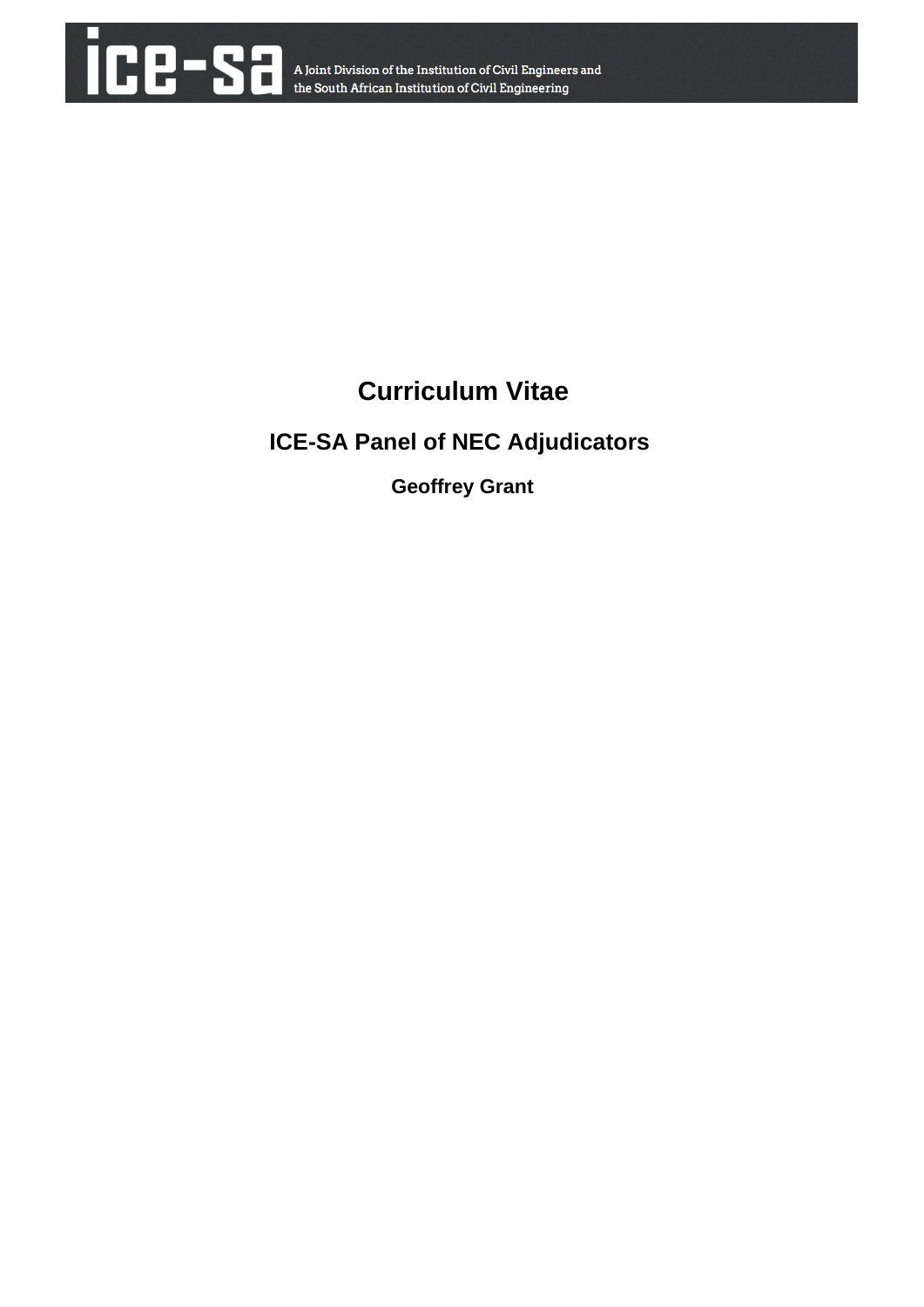

A Joint Division of the Institution of Civil Engineers and the South African Institution of Civil Engineering

#### **Personal Details:**

**Forenames:** Geoffrey **Surname:** Grant **Gender:** Male **Language:** English

**Contact Details Contact Details** 

 **Email:** geoff.grant@mail.com **Cellphone:** 071 521 9557 **Home:** 071 521 9557 **Work:** 071 521 9557

 **Province:** Gauteng **Country:** SouthAfrica **Town**: Sandton

### **Contract Experience:**

Fellow of the Chartered Institute of Arbitrators in the UK with a Master of Laws Degree in Construction Law and Arbitration and a B.Sc. degree in Quantity Surveying. Over thirty years' experience of petrochemical, power, engineering, piping, communications technology, road, rail and construction projects across South Africa, Europe and the Middle East.

#### **Career Overview:**

I have advised many of the world's largest multinational companies providing dispute resolution services as Adjudicator and as an Expert Witness for matters of contract and quantum. I have held senior commercial positions and acted as dispute adjudicator on some of the largest engineering projects in the world, including the Medupi and Kusile Power Stations, the Crossrail